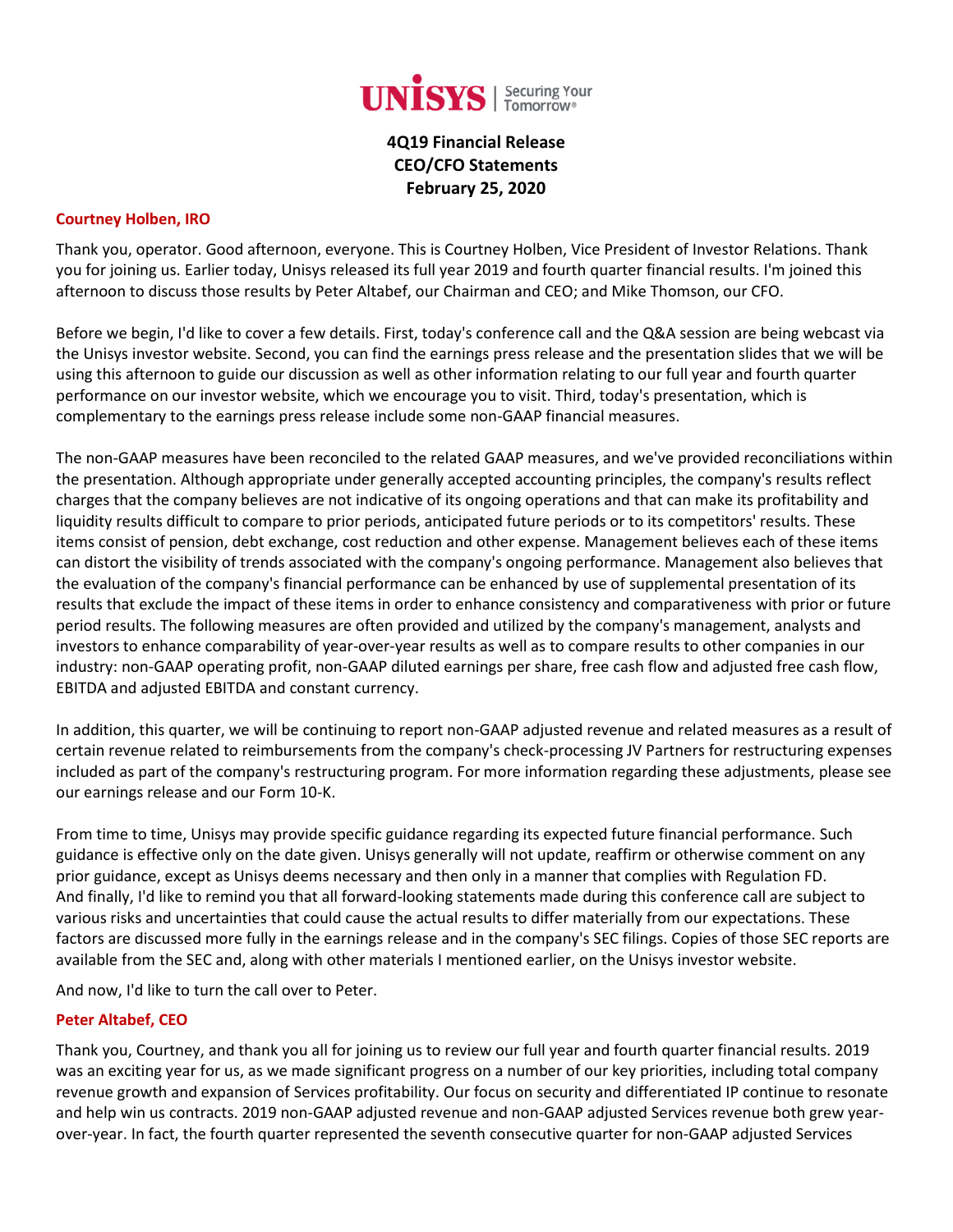revenue growth. Services non-GAAP adjusted operating profit also expanded year-over-year, both in the fourth quarter and the full year 2019.

As a result of this, along with lower CapEx, we saw a significant year-over-year improvement to adjusted free cash flow, and we achieved our guidance ranges on all 3 provided metrics for the fourth consecutive year since we reinstituted providing guidance. Mike will provide more detail on our financial results, but first, I thought I'd speak a bit about the business. Throughout both Mike's and my commentary, we will be largely referencing numbers based on the 2019 actual results, which include both U.S. Federal and Enterprise Solutions. We will provide color in certain places on the expected impact of the U.S. Federal transaction, including in our 2020 guidance, which will exclude U.S. Federal. After the close of the transaction, we will have significantly enhanced capital structure flexibility. This should enable the pro forma business to have a more dedicated focus on driving growth, improved profitability and stronger free cash flow and an increased ability to invest both organically and inorganically to help achieve these goals. Mike and I will highlight a number of opportunities we see as a result of this transaction, and we also look forward to providing more detail at the Investor Day that we intend to host on April 29 in New York.

Our Services segment saw continued revenue growth in 2019. InteliServe and CloudForte are differentiating our go-to market efforts. The productized nature of these solutions allows us to bid contracts at more attractive margin profiles than otherwise would be possible. In the fourth quarter, we were awarded Computable's Service Provider of the Year for CloudForte for Microsoft Azure. And during the fourth quarter, we announced new features for CloudForte with Azure, including CloudForte Navigator and CloudForte Compliance. These features enable clients to optimize operations and enhanced security for workloads delivered through the Unisys CloudForte Service Solution with Microsoft Azure and in hybrid cloud environments. CloudForte Navigator bills, operates and continually optimizes secure high-performing systems. CloudForte Compliance provides 24/7 real-time security, compliance monitoring and remediation for cloud infrastructures.

During the fourth quarter, Information Services Group or ISG recognized the company as a global leader in digital workplace Services, specifically highlighting InteliServe as a key strength. We expect to continue to benefit from both CloudForte and InteliServe pro forma for the U.S. Federal sale. We are pleased to see year-over-year Services operating profit margin expand in 2019. Increasing the efficiency of our Services delivery engine to improve profitability remains a top priority for us, and we continue working to integrate intelligent operations, automation and emerging technologies.

Moving to our technology segment, which includes license revenue for ClearPath Forward, Stealth and our industry application products. Non-GAAP adjusted revenue was up slightly year-over-year, which was better than we expected. Our ClearPath Forward operating system business remains healthy, thanks to ongoing innovation of the platform, such as language modernization, modern front-end support and our software series, which has the ability to run in private and public cloud environments. We expect 2020 to be a lighter year for renewals of ClearPath Forward based on the schedule of contracts, but we expect this will rebound with a stronger cycle in 2021. We'll continue to receive revenue from our existing U.S. Federal clients who use ClearPath Forward and SAIC will act as a value-added reseller for this solution.

Moving now to security. Two of the solutions we're going to discuss, Unisys TrustCheck Software as a Service platform and Stealth 5.0, were just highlighted by CSO online as two of the hottest new cybersecurity products at the global RSA Conference being held right now. As we have discussed, though, security for Unisys does not just mean our stand-alone security solutions. It also means incorporating leading security more broadly into all of our service offerings. This has differentiated our go-to-market efforts and has helped drive growth in recent periods. Forrester recently recognized Unisys as a strong performer in its Zero Trust category. Based on the company's cybersecurity software solutions and Services, including Stealth. At the RSA Conference yesterday, we announced the new Unisys TrustCheck Software as a Service platform, which helps users quickly and easily assess the potential financial impact of cyber risks. This new version of TrustCheck provides continuous access to a web-based portal with risk profiles and loss forecasts that are updated automatically as threats, industry risks and trends change throughout the year.

We also continue to evolve our Stealth offerings. Also, yesterday at the RSA Conference, we announced the release of Stealth 5.0, which provides protection for data in containers and Kubernetes environments. Stealth provides always-on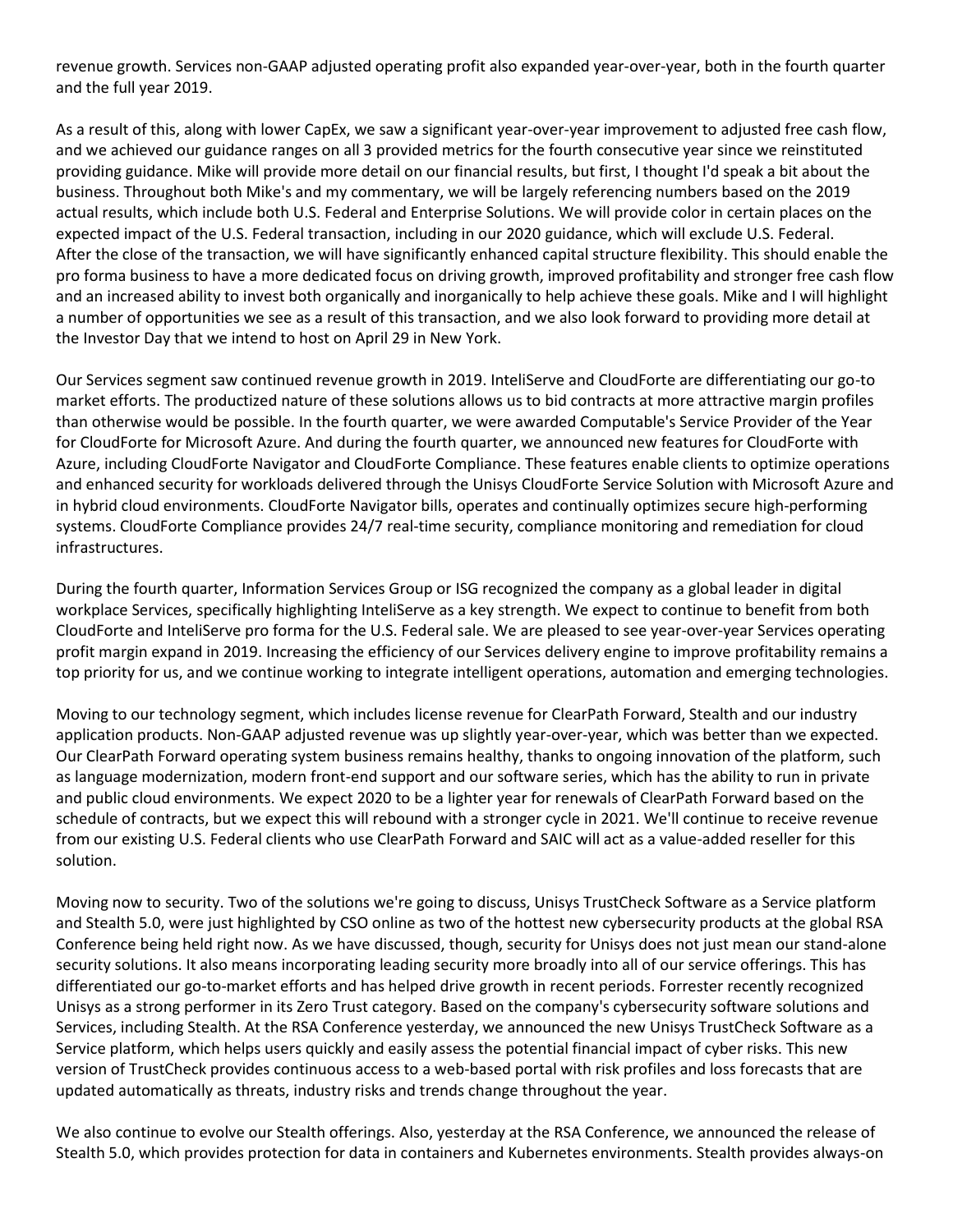security and resilience to stop sophisticated cyber attacks. Stealth dynamic isolation capabilities can effectively wall off a bad actor within 10 seconds of detection, thus allowing the business to continue operations even if under attack. We are expanding our partnership network for Stealth. In connection with the TrustCheck and Stealth 5.0 announcements at RSA yesterday, we also announced the formal launch of the Unisys security global channel partner program. This program is expected to broaden the market reach and client base for our security solutions. Registered partners in the program will have access to discounts, demos, collateral, co-branded materials and customizable marketing campaigns relating to Stealth and other Unisys security offerings and will offer the opportunities for webinars, partner roadshows and regional events. In 2019, Stealth revenue increased 17% year-over-year. We will also continue to benefit from revenue related to our current U.S. Federal clients who use Stealth as SAIC will act as a value-added reseller for Stealth to its broader base of clients.

I'll now provide some color on our other sectors. As we discussed, our U.S. Federal sector has been a key contributor to our strong financial results, with a number of large recent contract wins that have contributed to non-GAAP adjusted revenue growth of 26.5% year-over-year in 2019. Mike will provide some color on our expectations relating to the financial impact of the U.S. Federal sale.

Our public sector is a thriving sector for Unisys and on an ex-Federal sale basis will represent approximately 30% of our revenue. The public sector contributed significantly to our success in 2019 with non-GAAP adjusted revenue growth of 7% year-over-year for the full year. A number of sizable contracts with state governments related to infrastructure modernization have helped drive this growth. We believe there is a demand for similar work with additional states, and as a result of the increased flexibility, pro forma for the sale of U.S. Federal, we expect to be better positioned to pursue these opportunities with some sales efforts already underway. We have also been seeing demand for new solutions from existing state clients as well as foreign governments, and as an example, a state government agency contracted with us to design and create a hybrid cloud environment to better manage the provisioning of resources and to streamline the delivery of data and services to its citizens. Following a successful deployment, Unisys has been awarded additional business to migrate select critical business applications to a new hybrid cloud environment.

Our commercial sector faced a difficult compare in technology in 2019 as a result of the ClearPath Forward renewal schedule. This led total 2019 non-GAAP adjusted revenue for the sector to be down 3% year-over-year. Services revenue for the sector was relatively flat, however, down less than 1%. An example of our value to commercial clients involves a large quick-service restaurant chain that selected Unisys to design and build a cloud management solution. The client was so pleased with Unisys' work and the ability to deliver a more modern cloud architecture that they recommended and introduced Unisys to its supplier, who then signed a contract with us for our CloudForte solution to accelerate its own secure digital transformation.

Financial services non-GAAP adjusted revenue was also relatively flat year-over-year. Revenue for our check-processing JV declined year-over-year, but excluding this impact, revenue for the sector was up 3% year-over-year on a non-GAAP adjusted basis. With respect to revenue from this JV, we expect it to continue to decline in 2020 from \$145 million of revenue in 2019 to \$105 million in 2020 due to secular trends with respect to check usage. We expect additional modest declines during the duration of the contract until 2023. An example of our land and expand strategy in financial services involves a large U.S.-based financial institution, which selected Unisys to assess security compliance gaps and establish remediation protocols. This initiative led to a contract to modernize their legacy infrastructure environment into a hybrid cloud environment.

Overall, we've made improvements to both the operations and performance of the company that has allowed us to pursue external opportunities. For instance, while 2020 is expected to be a year of transition for us, as we expect to close the sale of the U.S. Federal Government sector during the first half, we will start to rationalize the costs and build on opportunities right after the sale. I have confidence that we have the right team in place to help execute successfully and continue to drive the business forward. Our anticipated capital structure provides increased flexibility, both around organic growth via increased investments in solutions and more capital to put into client engagements and inorganic growth through external investments and M&A.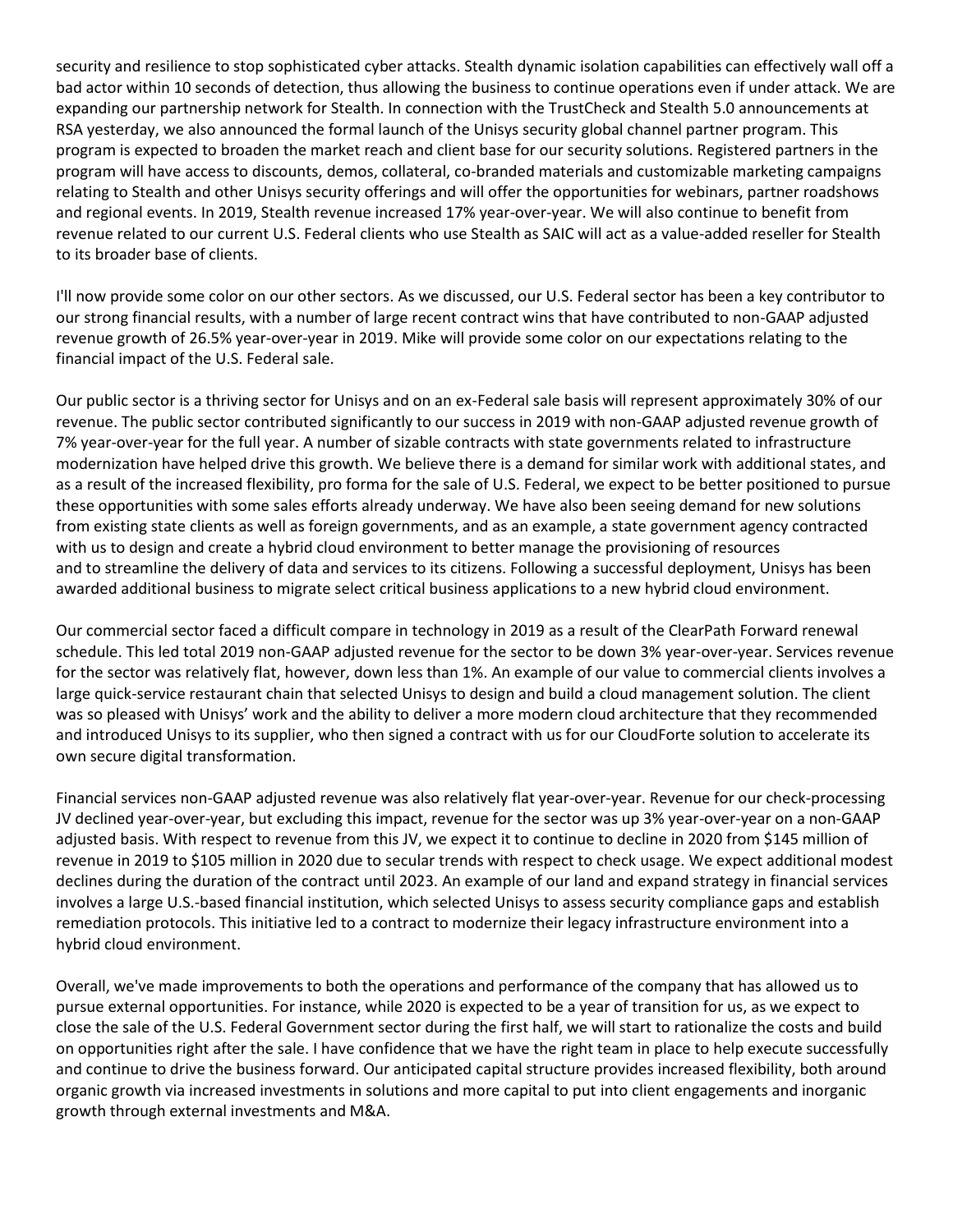We expect internal investments to include increased focus on automation and AI within InteliServe, containers and Kubernetes capabilities within CloudForte, enhancements to dynamic isolation and biometrics functionality within Stealth and increased cloud capabilities and micro services for ClearPath Forward. Outside of specific solutions, we also plan to invest in our sales team, our cloud architects and our channel partner network with the goal of enhancing our go-to-market efforts. The type of M&A opportunities we expect to consider would provide scale in areas of our current focus or point-of-sale solutions that could enhance our overall go-to-market effort. And finally, as I noted previously, the sale of U.S. Federal brings a number of opportunities for leveraging our IP solutions with SAIC's client base.

Mike will now provide more detail on our financial performance for the quarter as well as expectations for 2020. Mike?

### **Mike Thomson, CFO**

Thank you, Peter. Good afternoon, everyone, and thank you for joining us today to discuss our full year and fourth quarter financial results. In my comments, I'll discuss both GAAP and non-GAAP results and provide color for our key business drivers. Reconciliations of GAAP to non-GAAP measures can be found within our earnings presentation.

We saw a number of significant accomplishments in 2019, including the highest annual non-GAAP adjusted revenue growth that we've seen since 1998 and the highest annual non-GAAP adjusted Services revenue growth since 2003. We've seen continued year-over-year non-GAAP operating profit margin expansion and significant year-over-year improvement in adjusted free cash flow. We also achieved guidance on all guided metrics for the fourth consecutive year. Our go-to-market efforts continue to be differentiated through our focus on security, our new cloud offerings and digital workplace offerings. As a result, we saw our second consecutive year of growth in non-GAAP adjusted Services revenue and non-GAAP adjusted technology revenue. During 2019, we continued our sharp focus on reducing our cost of delivery and saw year-over-year expansion in Services margins at both the gross and operating level.

With respect to specific results, you can see on Slide 4, that 2019 non-GAAP adjusted revenue grew 6.1% year-over-year to \$2.93 billion or 8.6% on a constant currency basis. Non-GAAP operating profit margin expanded 10 basis points yearover-year to 9%. Adjusted EBITDA margin was 14.4%, also in line with the guided range. Non-GAAP EPS was \$2.12 per diluted share, up 8.7% year-over-year and ahead of consensus estimates.

The fourth quarter was slightly different this year given technology revenue was more evenly distributed over the course of the year in 2019 than typically is the case. This had a number of implications across our reported metrics, including year-over-year compares on total revenue and profitability. That said, in the fourth quarter, we saw our seventh consecutive quarter of year-over-year non-GAAP adjusted Services revenue growth and saw margin expansion at both the gross and operating level in this segment. We provided additional information on the quarter in the appendix of the presentation.

For the year, I also noted that we saw growth in non-GAAP adjusted Services revenue and margin expansion at both the gross and operating levels for this segment. Full year non-GAAP adjusted Services revenue grew 6.7% year-over-year. Full year non-GAAP adjusted Services gross profit margin expanded 40 basis points year-over-year to 16%, and full year non-GAAP adjusted service operating profit margin expanded 120 basis points year-over-year to 3.6%. Fourth quarter non-GAAP adjusted Services revenue grew 1.9% year-over-year. Non-GAAP adjusted Services growth margin was up 110 basis points year-over-year in the fourth quarter to 15.2% and Services non-GAAP adjusted operating profit margin in the quarter was up 140 basis points year-over-year to 2.5%.

In 2020, we remain focused on continuing to expand margins over the longer term, including through the use of thirdparty labor where efficient, further implementation of automation, exiting operations in countries where there are structural impediments to profitability and continued best shoring of labor. During the fourth quarter, we took some restructuring actions. We have discussed on these calls throughout the year our intention to do so, and the size and scope of those actions were consistent with the restructurings we announced in Q4 of last year and also in line with what we indicated to expect. Total restructuring expense for the fourth quarter of 2019 was \$23 million. The restructuring charges incurred in 2019 were not related to the sale of our U.S. Federal business.

Our current estimate is that we expect approximately \$60 million of run rate savings to be taken out of the business after we close that transaction. Of this, approximately \$35 million is related to SG&A and largely expected to be realized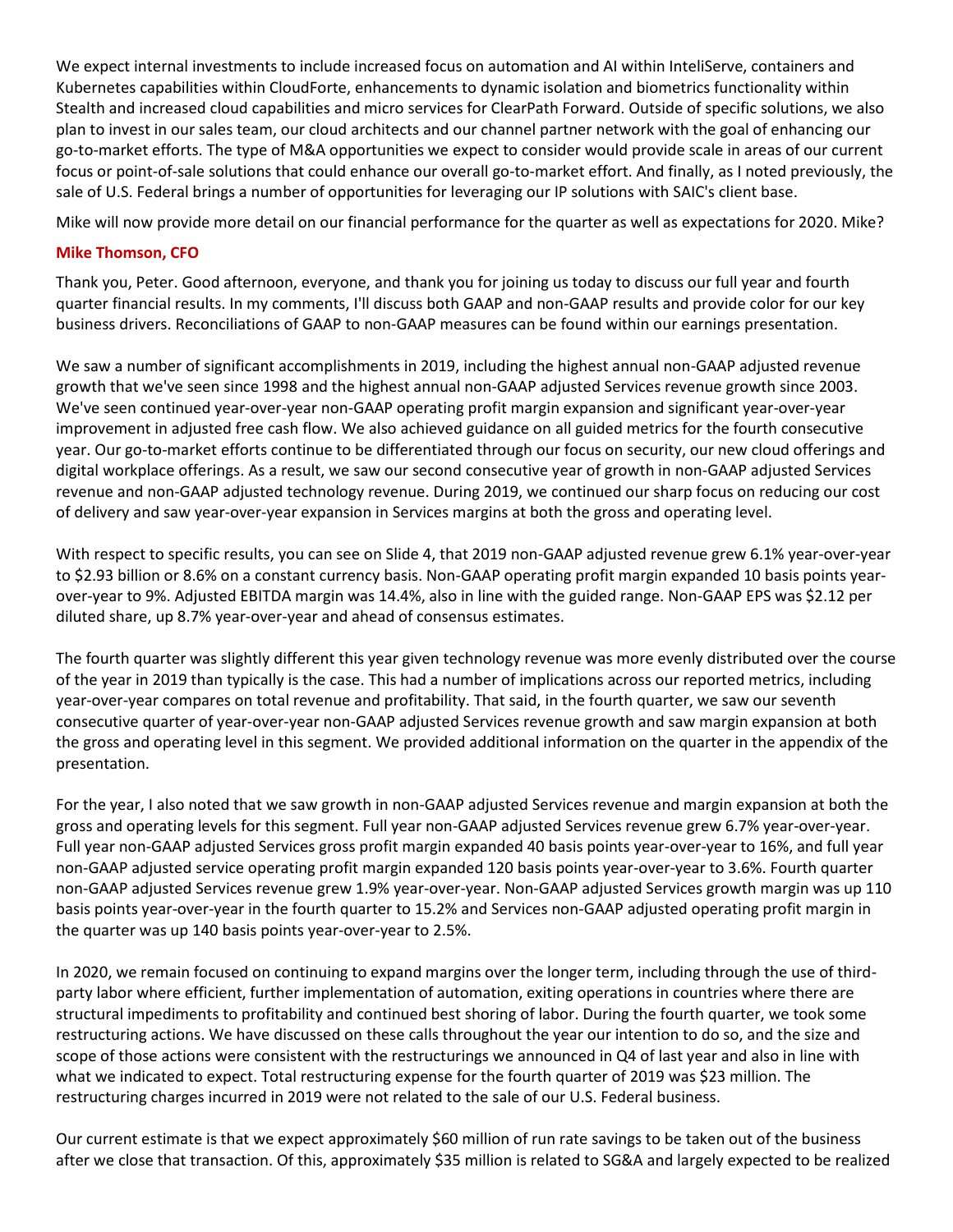shortly after closing, with \$25 million to \$30 million anticipated in 2020 in year benefit, with approximately \$10 million of associated takeout costs or restructuring charges to be incurred over the course of 2020. We expect the bulk of the remaining amount to be related to gross margin and realized over the course of 2021, with the additional cost takeout of approximately \$10 million to \$20 million in the fourth quarter of 2020.

Finally, regarding restructuring, we expect a noncash restructuring charge related to currency translation write-offs associated with the legacy work we've been doing in EMEA of approximately \$35 million to \$40 million in the first quarter of 2020.

Services backlog ended the quarter at \$4.3 billion relative to \$4.8 billion in the prior year period. We have consistently noted that the levels of growth and absolute backlog were not necessarily sustainable, expected or needed to achieve our near-term goals. The Services backlog level is substantially in line with our expectation, with the exception of 2 large contracts that totaled approximately \$200 million that were anticipated in 2019 but instead were signed in the first quarter of 2020. We still view this as a solid level that supports our medium-term revenue growth expectations, which continue to be in the 2% to 4% range. Of the \$4.3 billion of total company Services backlog, we expect approximately \$570 million to convert into Services revenue in the first quarter of 2020 or \$400 million on a pro forma basis.

With respect to technology, we had expected revenue for this segment to be relatively consistent year-over-year with non-GAAP adjusted technology revenue in 2018, and we ended up slightly better than those expectations with yearover-year growth in non-GAAP adjusted technology revenue of 2.7% for the full year. As we look to 2020, we expect our first half/second half split of technology to return to a more traditional structure where revenue is more weighted to the second half of the year. Specifically, we expect a split of revenue percent to be approximately 46-54 between the first half and second half. We do not expect this to change materially pro forma to the U.S. Federal transaction. Overall, given a lighter renewal schedule for ClearPath Forward in 2020, we expect technology revenue to be down high single-digit percentage year-over-year. That said, 2021 has a larger renewal schedule, and we expect to make up for that anticipated decline in 2020.

I'll now turn to Slide 6, which provides more detail on EBITDA and cash flow. For the full year, improved non-GAAP operating profit margin and lower CapEx translated to significant year-over-year improvements in cash flow. Operating cash flow was up \$50 million year-over-year to \$123.9 million relative to \$73.9 million in 2018. Free cash flow for the year improved \$79.5 million year-over-year to a use of \$35.9 million from a use of \$115.4 million in 2018. Full year adjusted cash flow was up \$65 million year-over-year to \$127 million versus \$62 million in 2018. CapEx was lower yearover-year at \$160 million versus our expectation of \$180 million and versus \$189 million in 2018. The full year amount was still within our targeted range of 5.5% to 6.5% of revenue, though lower-than-expected due to a few purchase orders that were delayed from the fourth quarter.

Pro forma for the sale of the U.S. Federal, we expect CapEx as a percentage of revenue to be a bit higher than it's been in recent years as U.S. Federal was a relatively capital-light business. Going forward, we would expect the range to be between 6.5% and 8%. In 2020, pro forma for the sale of U.S. Federal, we're targeting approximately \$175 million of Capex. We also will continue to seek out opportunities for third-party financing of CapEx when economically advantageous to help mitigate any impact on cash. Working capital usage is expected to be between \$30 million and \$40 million range in 2020, pro forma for the U.S. Federal transaction. Regarding other items that impact cash flows, we expect net cash taxes in 2020 to be between \$30 million and \$40 million. We would not expect a change in that assumption as a result of the sale of the U.S. Federal business. Additionally, cash interest will be reduced significantly to approximately \$30 million for 2020 as we will be taking out our senior secured notes in conjunction with the transaction. Pro forma for that, the only debt outstanding will be our remaining \$84 million of convertible notes. This does not account for any potential capital raise that we may pursue post-closing.

Please turn to Slide 7 for a discussion on pension. On the top half of that slide, you can see updated required cash contribution as of year ended 2019. As we've discussed, cash contributions are more sensitive to asset returns than to interest rates in the near term. As a result, and as we've highlighted in the last several quarters, a decline in rates, with all else being equal, actually have a beneficial impact on contributions in the near term. This was the case in 2019 as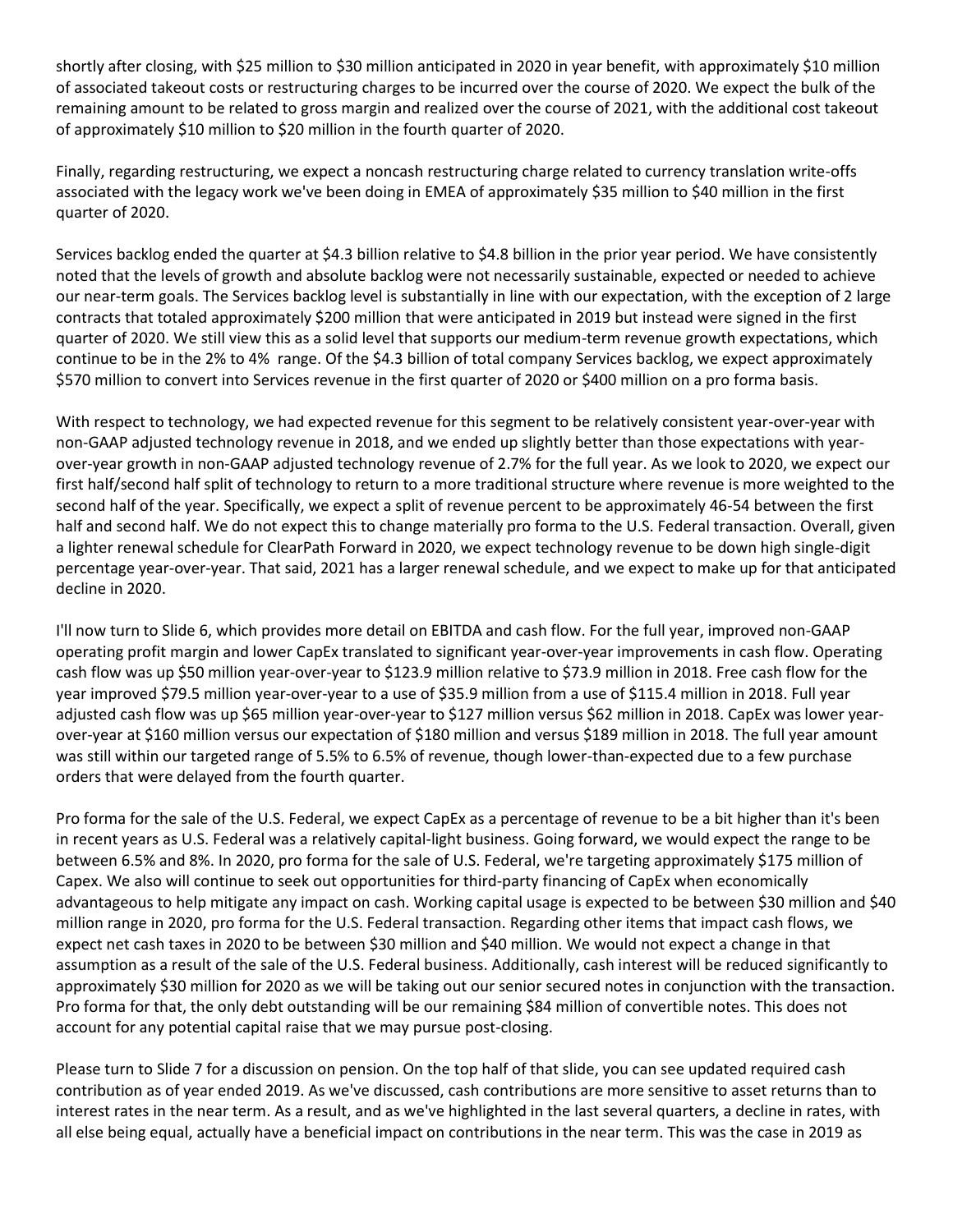returns on the fixed income portion of our portfolio benefited from such declining rates, and this muted the decline in the discount rate.

As of year-end 2019, total expected required cash contributions through 2025 have come down by approximately \$100 million from expectations for the same period as of year-end 2018, which we have shown in our previous earnings presentations. On the bottom half of this slide, you can see the pro forma contributions post the U.S. Federal sale. We expect to prefund required contributions to the U.S. qualified pension plans for 2020, 2021 and 2022. Therefore, no additional contributions will be required to be made out of operating cash flows for those periods. The international plans will not be impacted by the proceeds from the transaction and the required contributions for those plans are expected to remain constant with what's shown in the presentation, even on a pro forma basis. The pro forma numbers shown on Slide 7 reflect lower contributions in the outer years as well as a result of a higher asset base post-closing. We'll continue to have pension expense in coming years despite the prefunding of contributions, and we expect this amount to be approximately \$90 million globally for 2020.

Moving to Slide 8, you can see that as of year-end 2019, our underfunded pension deficit was largely unchanged yearover-year ending 2019 at \$1.75 billion versus \$1.74 billion at the end of 2018. If you turn to Slide 9, the discount rates used in the calculation for this U.S. plan declined by approximately 100 basis points over the course of the year. This only represents one element of the calculation, and given that we saw asset returns in the U.S. plan of 18% versus our expected return of 6.8%, we were able to offset the negative impact of the decline in rates. Pro forma for the U.S. Federal transaction, we expect the pension accounting deficit will be reduced from \$1.75 billion to \$1.15 billion. We're pleased that the market conditions have resulted in an improvement to our required cash contributions, and that pro forma for the U.S. Federal transaction, we expect even more significant improvement. That said, we'll continue to assess options for further proactive management of these obligations, including potential capital market alternatives and removal of pension liabilities through bulk lump-sum offerings and/or annuitization of a portion of the pension obligations.

Moving to Slide 10. We still have \$1.6 billion in worldwide gross deferred tax assets, approximately \$1.3 billion in the U.S. U.S. deferred tax assets, primarily pension and NOL carryforwards related, are expected to be available to offset any federal taxable income resulting from the announced sale of our U.S. Federal business. As a reminder, the company also recently implemented a tax asset protection plan designed to reduce the likelihood of an unintended ownership change for federal income tax purposes, which could otherwise significantly limit utilization of certain U.S. deferred tax assets.

Overall, we're very pleased with our results for the year. As a reminder, we increased our non-GAAP adjusted revenue guidance twice over the course of the year and ended up with growth well above what was expected in our original guidance range. We have consistently stated that our medium-term expectations for revenue growth in the 2% to 4% range. Given that growth this year was substantially higher than that, and along with the changes that are anticipated related to the U.S. Federal sale, we expect 2020 to be a slight reset year.

As a reminder, due to the sale of our U.S. Federal business, the accounting rules require us to present the federal business as discontinued operations for the full year 2020. For our income statement, this means that we will remove the Federal business from all lines and report the results in a single-line item called discontinued operations. In addition, we are required to recast prior year periods. Given that the guidance we're providing excludes U.S. Federal from its numbers, it's our expectation that the transaction will close on schedule, but if for any reason, it does not, we'll provide revised guidance reflecting the full business at that point in time.

With respect to non-GAAP adjusted revenue growth, we expect a range of negative 2% to positive 2% in 2020, which implies total revenue of \$2.16 billion to \$2.25 billion pro forma for the sale. As Peter noted, we expect revenue from our check-processing JV to decline by approximately \$40 million year-over-year, which is reflected in those ranges. The guidance range for non-GAAP operating profit margin is 7.7% to 8.7% pro forma for the sale of the U.S. Federal, which, as we've discussed, is a fully mature margin profile versus the expanding margin profile of enterprise solutions business. Based on the realization of the remaining run rate cost savings associated with the sale of U.S. Federal, we expect there will be approximately 75 to a 100 basis points of upside to non-GAAP operating profit margin in 2021. We expect adjusted EBITDA margin to be in the range of 15% to 16.5% in 2020 pro forma for the sale of the U.S. Federal business.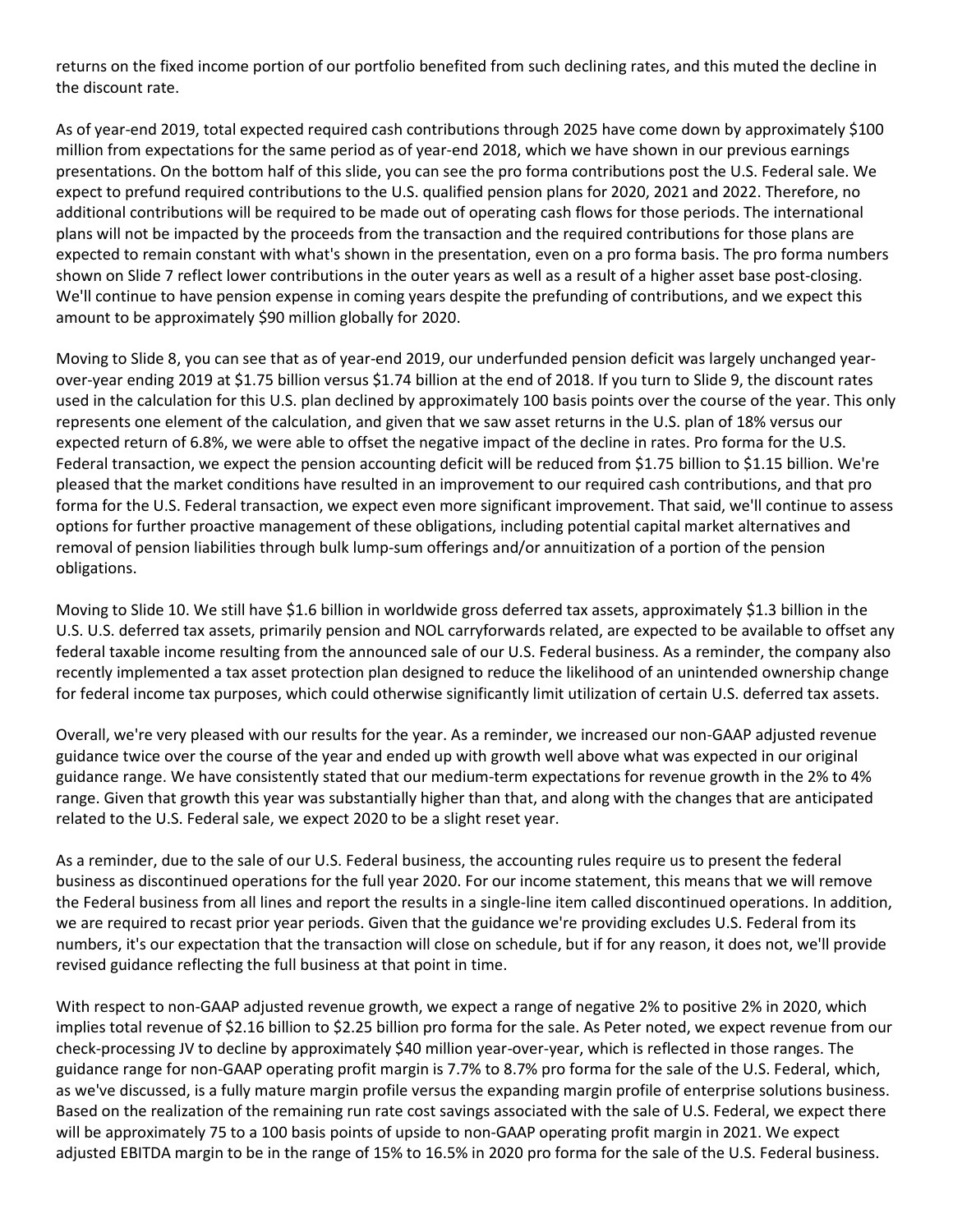While we don't provide quarterly guidance, I would note that we expect Q1 to be lower year-over-year, driven by the timing of the technology renewals, along with the decline in our check-processing JV. Additionally, as I noted, 2 large deals that were anticipated to be signed in the second half of '19 were signed in the first quarter of 2020. This not only impacted 2019 backlog but also slightly delays the anticipated revenue recognition. Although not formal guidance, if you apply the commentary I provided on cash flow related to items in our guidance ranges above, it implies approximately \$40 million to \$105 million of adjusted free cash flow for 2020 on a pro forma basis, excluding any capital raise that we may pursue post-closing.

We're currently not reflecting any material negative impact from the coronavirus outbreak in any of our financial expectations, and we do not anticipate a material negative impact on results during 2020. We employ approximately 430 associates in China. And at this time, we have no reported cases of infection amongst Unisys employees. We have implemented our business continuity planning procedures to address limitations on associates' abilities to get into Unisys offices.

Let's discuss our revenue from clients in China and the overall travel and transportation industry. In 2019, we earned less than 5% of our total revenue from clients in China and in our global travel and transportation business on a combined basis, and we expect a similar amount in 2020. The work we do for these clients is typically not passenger volume related, and we have not seen any material impact to revenue to date. However, it is a rapidly evolving situation that may, over time, have implications that are not currently anticipating.

While there will be undoubtedly complexities related to our 2020 expectations and results, our strong execution in 2019 helps enable opportunities for us and puts us on a solid footing from an operational perspective that will allow us to continue to embrace change in the organization that we believe will ultimately benefit all of our stakeholders. We look forward to providing more detail on the impact of the sale of our U.S. Federal business, the company's strategy going forward and our expected financial performance at the Investor Day, we intend to host on April 29 in New York.

With that, I'll turn the call back over to Peter.

# **Peter Altabef, CEO**

Thank you, Mike. Operator, we're ready to take questions.

#### **Question & Answer Section**

**Q – Jon Tanwanteng – CJS Securities:** My first one is on the outlook. I was wondering what assumption for growth in Services are you making for 2020 and what's the operating margin improvement associated with that on an organic basis?

**A – Mike Thomson– Unisys Corp:** Yes. I mean, Jon, we're looking for some positive growth in both of those metrics for 2020 and increased growth in 2021.

**Q – Jon Tanwanteng – CJS Securities:** Okay. In terms of percentages, can we think the low single digits like you've been targeting?

**A – Mike Thomson– Unisys Corp:** Yes. Look, I mean, we've said our midterm range for that growth is always between 2% and 4%. As we indicated in the opening remarks, our expectations are 2020 will be a slight reset. But clearly, we've given that range of negative 2% to positive 2% and we like to continue that momentum.

**Q – Jon Tanwanteng – CJS Securities:** Okay, great. And then on the technology side, you mentioned a single-digit decline year-over-year on renewals, and that makes sense. What does the operating margin hit associated with that kind of decline? And maybe just a further one on technology, in general. What is the expected revenue from SAIC? How much is included in the guidance?

**A – Mike Thomson– Unisys Corp:** Yes, I don't know that we're ready to give specific numbers in regards to the SAIC portion of that. As you know, Jon, the operating profit associated with our ClearPath Forward business are pretty strong margins. And so somewhere between, let's call it, 60% and 80% impact of the decline is what we would expect to see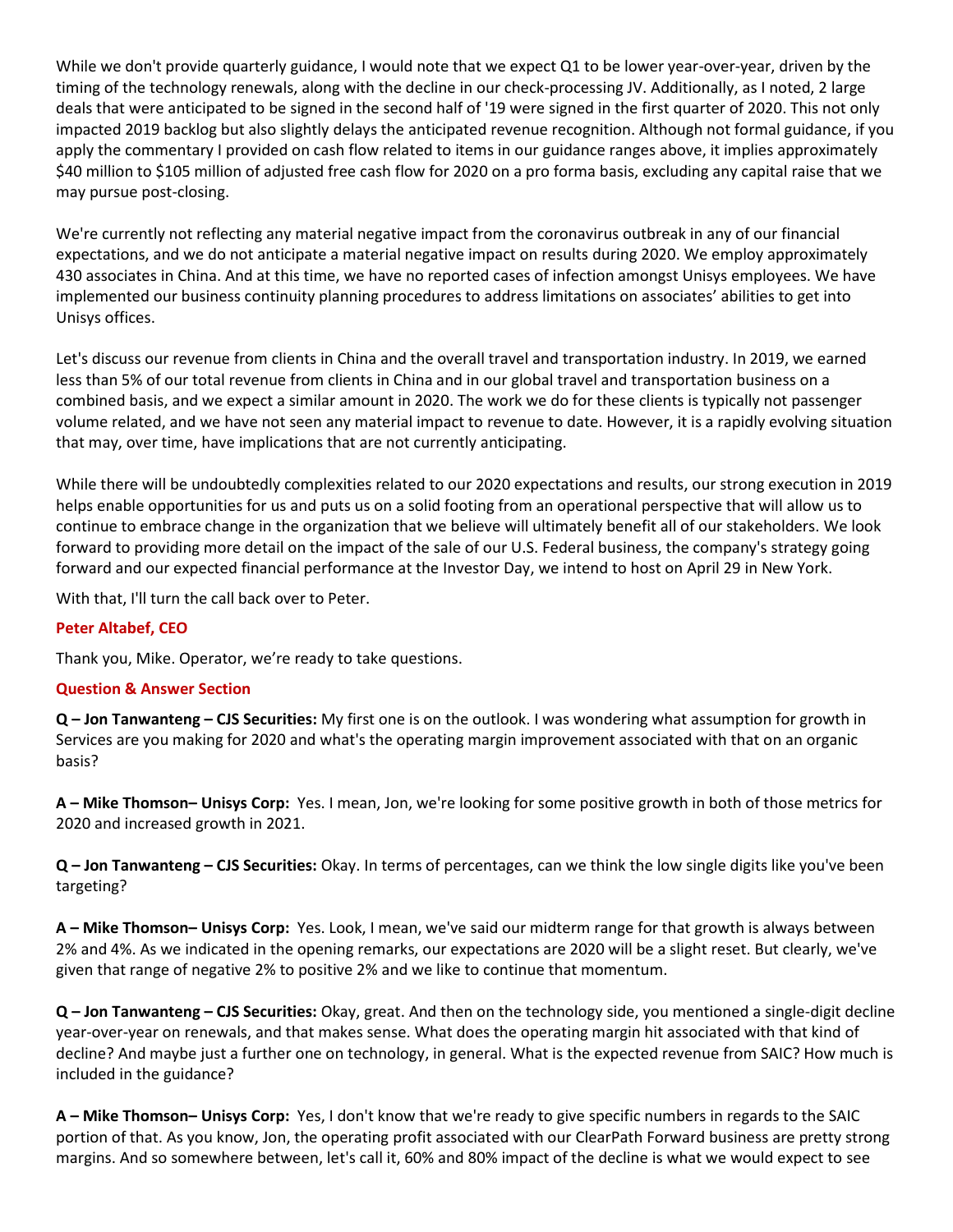flow-through of the technology business for the slowdown in 2020. But just as a reminder, our renewal schedule in 2021 picks all of that backup.

**Q – Jon Tanwanteng – CJS Securities:** Okay, great. And just to be clear, you have put the royalty or license from SAIC into your outlook?

**A – Mike Thomson– Unisys Corp:** Of course, yes. But we don't know what else they'll still, right? They're a \$7 billion company. All we've included in our outlook is the amount that we know that we already have in the book of business that we sold to them. So, we're hoping as a channel partner that's going to expand.

**Q – Jon Tanwanteng – CJS Securities:** Understood. That's helpful. And then just one more question on cash flow. And the color you gave was helpful. Two things I wanted to ask, how much CapEx was pushed out from this year? And two, kind of what exceptional cash items do you expect either from restructuring or from the sale of the Fed business, if anything?

**A – Mike Thomson– Unisys Corp:** Yes. So, the pushout was about \$15 million, Jon, into 2020. And as far as the cash outlook, I mean, outside of what we've already talked about in regards to the restructuring, right, in those 2 components, we don't have anything additional that we would add from a cash outlook perspective. So just to put a point on that, we're calling for about \$30 million of restructuring charges related to that. But just keep in mind that, that \$60 million run rate saved that we get for that \$30 million output.

**Q – Rod Bourgeois – DeepDive Equity Research:** Since you've announced the sale of the Federal business, I wanted to see if you could give us an update on the response you're getting from customers, from clients and from partners in the market, such as your channel partners? Clearly, this is a big change. There's a lot more flexibility on the balance sheet going forward. I know there was excitement about that. But can you give us an update on the response that you're getting from those key stakeholders?

**A – Peter Altabef – Unisys Corp:** Yes, Rod, let me start, and then Mike can give you some specific responses, in particular, from the investor group. So, I'll start with the client group and in the marketplace. I think from a client standpoint, the response has been really uniformly positive. So, I think everyone understands the transaction for what it is. We had, as a company, made really significant progress on 2 of our 3 challenges. The first challenge, obviously, had been revenue growth. The company had not grown since 2003. We turned that around last year, and then we expanded the revenue growth this year. The second was on profitability. So that allows us to reinvest profits into the company and solutions. We've gone from 6.2% adjusted operating profit in 2015 to 9% this year.

But the third element that we had not been able to, let's say, do on our own, was really to strike a substantial blow against the underfunded pension situation. And what this does by giving us a \$1.2 billion purchase price, all of which will go effectively to reducing debt and pension is really move us from a company that had some challenges on a capital structure to a company that is frankly now advantaged on a capital structure. It puts us back into kind of the normal, kind of, pack in our industry and actually better than normal in terms of our ability to put money into investments, in terms of our ability to do select M&A and in terms of our ability to really increase R&D where we think we need to do that. So I would tell you, from a client standpoint, we've always been a pretty transparent company. I would say, very transparent. That has stood us in good stead now. They knew the challenges we had on the underfunded pension, and they also know what this transaction does to relieve those challenges. So, I would say, a pretty big deal, and our clients get it.

Mike?

**A – Mike Thomson– Unisys Corp:** Yes, and maybe one thing I'll add on the client side before hitting the other piece. I think there were deals we weren't even invited to because of our overall balance sheet. And to Peter's point, putting us in a sense of normalcy or actually better than normalcy when you talk about our net leverage ratio being beneath industry standards that actually gives us a leg up to compete on some other bids that didn't have an opportunity.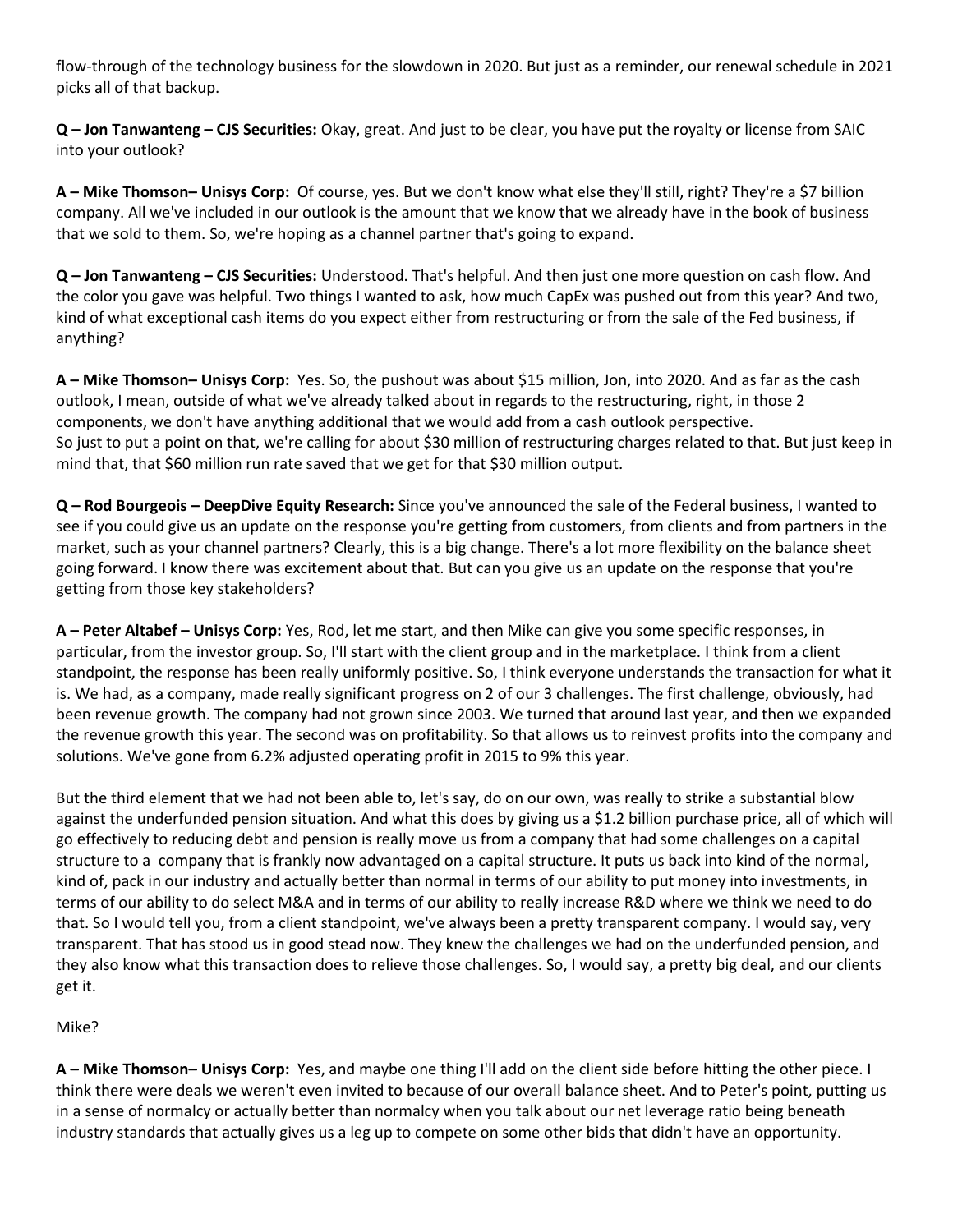Clearly, from the other 2 parties, whether it's the investor side and buy/sell side on that and/or credit rating agencies that we've dealt with, all of it has been overwhelmingly positive, as you can imagine, taking down our kind of net debt from \$1.8 billion to roughly \$800 million certainly delevers our balance sheet. We're 2 turns down from a net leverage perspective.

We have good line of sight to improve cash flow as early as 2021. And we've given you the numbers for 2020. So, I think from the overall strength of the balance sheet and all of the things that Peter mentioned puts us in a really strong light, and it doesn't even talk to our ability from the pension side of the coin to really start going after the removal of some of that liability as opposed to just being able to make those contributions in advance.

**Q – Rod Bourgeois – DeepDive Equity Research:** Great. And then any thoughts on how your actual employees are reacting? Is there excitement among the troops?

**A – Peter Altabef – Unisys Corp:** Yes. So, Rod, this is one of those where I believe there is excitement in really both groups. So obviously, we wanted to make sure that with respect to the U.S. Federal team that they were going to a place where - their careers could thrive. Clearly, that is the case at SAIC. As Mike mentioned, SAIC has a larger footprint in the federal government than Unisys did, and they're obviously paying a premium team because they know the ability of that team and the ability to leverage that team inside their larger base. So, from a standpoint of the team going to SAIC, I think they understand the opportunities that they have.

With respect to the team here, while no one is happy to see their colleagues from Federal leave because they were a great bunch of folks, I think everybody also understands the financial flexibility that, that has given the remaining associates. And those remaining associates are almost 20,000 of the 22,000. And I think for all of the reasons I mentioned, around the ability to invest more, around the ability to put more into our deals, around being invited to more deals, about doing more R&D, about doing select acquisitions, this company has not done any acquisitions for 15 years, which is not to say that we're going to go whole hog on acquisitions, but there is a place for those in accelerating growth where you, as a company, have strategically aligned.

So, it really gives us a lot more opportunities. And with respect to capital structure, Mike alluded to it. We have so many more opportunities to lower our overall cost of capital. Now that we're above or we will be above 80% under-funded on the pension, we have opportunities that we did not have before to further decrease that pension obligation. So there really is a host of things we can do. And I think the team here gets it.

**Q – Rod Bourgeois – DeepDive Equity Research:** Okay, great. And then one final question here. You gave us good color on your technology revenues, I understand the issue there with the renewal cycle. If we hone in on the Services revenue outlook, can you just talk to if there's upside to your plan on Services? What are the primary sources of potential upside? And then, what are the risks that you have to navigate this year amidst the transition? And I guess what I, ultimately, am trying to see into is, do you feel like you're in a better position for growth in 2021 in Services after you've had some time to get the sale out of the way and some of these new investments in place? So just a little more color on the Services revenue outlook, sources of upside and potential risk.

**A – Peter Altabef – Unisys Corp:** That's all in terms of what we've already built into the model on Services. Now in terms of upside on Services, both in 2020 and beyond, one of the things I talked about in my comments was Stealth's ability to do dynamic isolation and what we call always-on. So, this is the capability that we have now gone public with to dramatically reduce the amount of time, once identified, a bad player can roam around the system before we basically entomb it. And we believe we can do that within 10 seconds of identifying a bad player with Stealth capabilities, okay?

I have to tell you that's an enormous potential upside for this company. But we have to dramatically expand our distribution channel to get that market share on this capability. So, Eric Hutto, who, as you know, is the President of Enterprise Solutions has really been personally leading an effort to expand that partner channel for us so that it is not just our direct sales team selling Stealth and selling the dynamic isolation but lining up a whole host of partners to do that. How quickly that capability gets accepted and appreciated in the marketplace, I think, is a significant unrealized potential upside in the model.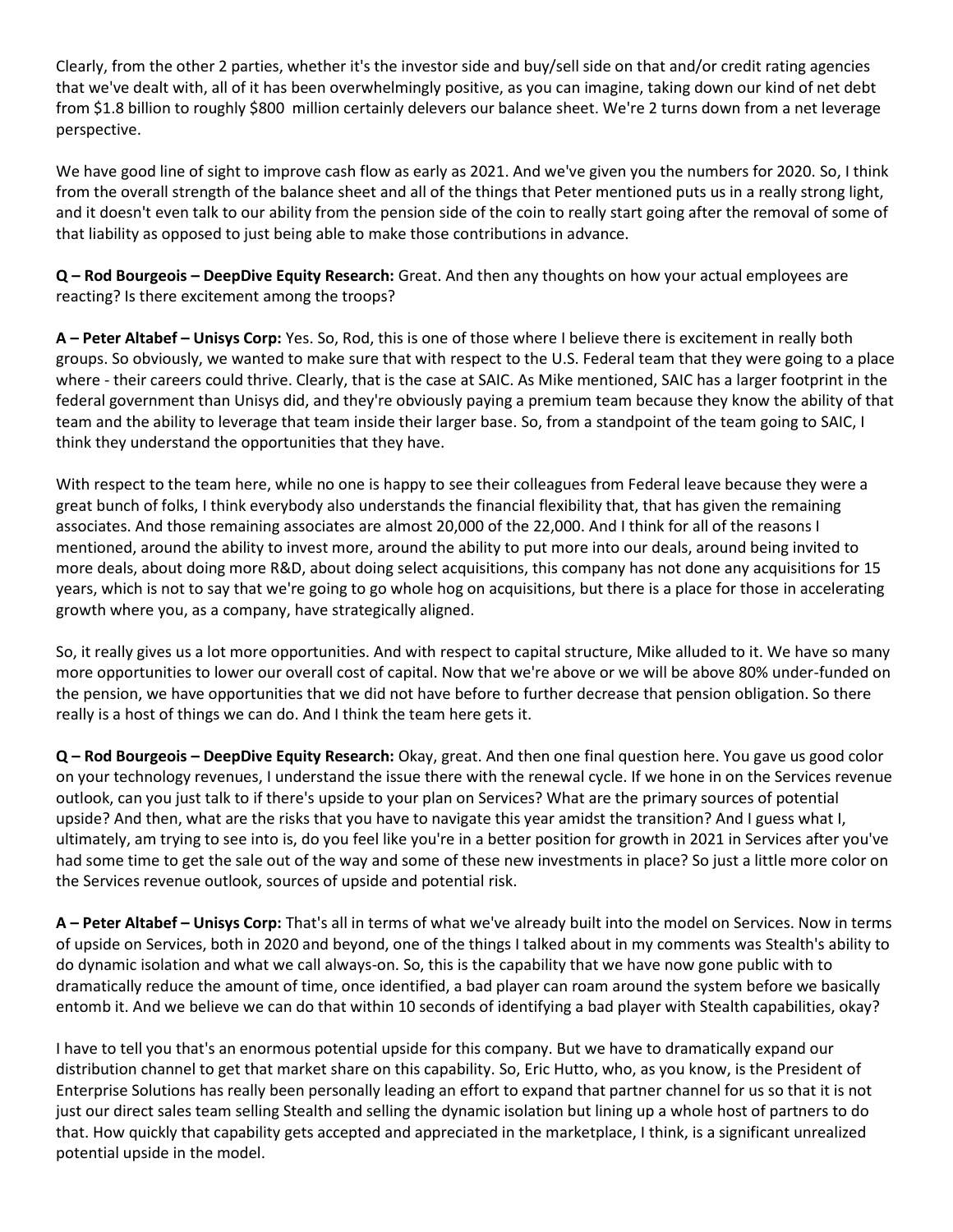**Q – Pallav Saini – Canaccord Genuity Corp:** This is Pallav Saini on for Joe. My first question is on renewals in the Services segment. How are renewals affecting growth and margins there? Are there a lot of contracts coming up for renewal that aren't being renewed due to lower pricing? And is that a headwind to top line? And at the same time, if they aren't being renewed, is this a tailwind to Services margins going forward? Any color here would be helpful.

**A – Peter Altabef – Unisys Corp:** Yes. So Pallav, thanks very much for the question, and please give Joe, my best. What I would say to that is we have been selective. So, it was very important for us to basically throw down the gauntlet and say, "Hey, we're growing revenues," which we did for the first time in 2018, which we expanded in 2019.

One of the things though that we have done even while we have grown revenues is to be more selective around renewals. So, there are absolutely situations in 2018 and in 2019, where we basically took the tack that we weren't going to tell an existing client, we weren't going to renew with them, but we were going to tell an existing client, what it was going to take to renew because some of those contracts were not as profitable as they need to be for us. Some of those clients reacted to that by saying, "I get it. I'm on board. I want to renew." Other clients said, "I just can't pay you that increased freight." And that's okay with us. So, we really have been trying to balance a desire to increase revenue with a desire to make sure the mix of our clients goes more and more to the positive. And you're seeing our profitability increase as a result.

### Mike?

**A – Mike Thomson– Unisys Corp:** Yes. Look, I would say, we've given you some backlog statistics. We have a very healthy pipeline. To Peter's point, I think we've been a lot more selective about the deals that we're pursuing, which is helping our win rates in those pipelines. And the margin profile of those contracts is better, right? So, I think for all of those reasons that Peter alluded to, we feel pretty good about the profit side of the equation, and we're not going to fall back into perhaps what this company had done prior to this management team in '15 and earlier with just chasing top line growth. We want profitable top line growth. We've got, again, a blue-chip client base. Frankly, we've seen folks that thought they could go out somewhere else and do it cheaper and have come back to a subsequent to going out into the marketplace. So, we know we've got quality product, and we know we've got a quality delivery team, and we've got the secure methodologies to support those infrastructures. And so, we think that's a real strength of ours.

**Q – Pallav Saini – Canaccord Genuity Corp:** Great. And secondly, on the revenue guidance for 2020. What needs to happen for you to hit the high end of the range? And what could push it towards the lower end? Any additional color there would be helpful?

**A – Peter Altabef – Unisys Corp:** Well, I gave a partial answer to that already, which is we are expecting substantial growth in our Stealth revenue for this year, but it could be higher. So that would be one. Secondly, the 2 new solutions that we outlined around CloudForte and InteliServe are getting much more visibility, much faster. And so, the question will be, how quickly does that increased visibility drive revenue. We have assumed good revenue growth in both InteliServe and CloudForte in the existing plan, but it can be higher in both cases.

On the flip side, what could drive it lower? We mentioned the coronavirus. We mentioned China, travel and transportation. The global travel and transportation and China combined represent about 5% of our revenues. But I think we still are living in a world of uncertainty as to the health of that industry on a global basis as well as what will happen internally for our clients in China. So, I think that's probably the most significant potential downside that I would see right now.

**Q –Ishfaque Faruk – Sidoti & Co LLC:** A few questions from me. First of all, Peter, you briefly touched on this in your last answer, and that is the technology segment. It seems like it's still being mostly driven by ClearPath Forward. You mentioned that Stealth is growing pretty well, do see a future where you break out Stealth as a separate line item because that's a question I often get from a lot of different investors?